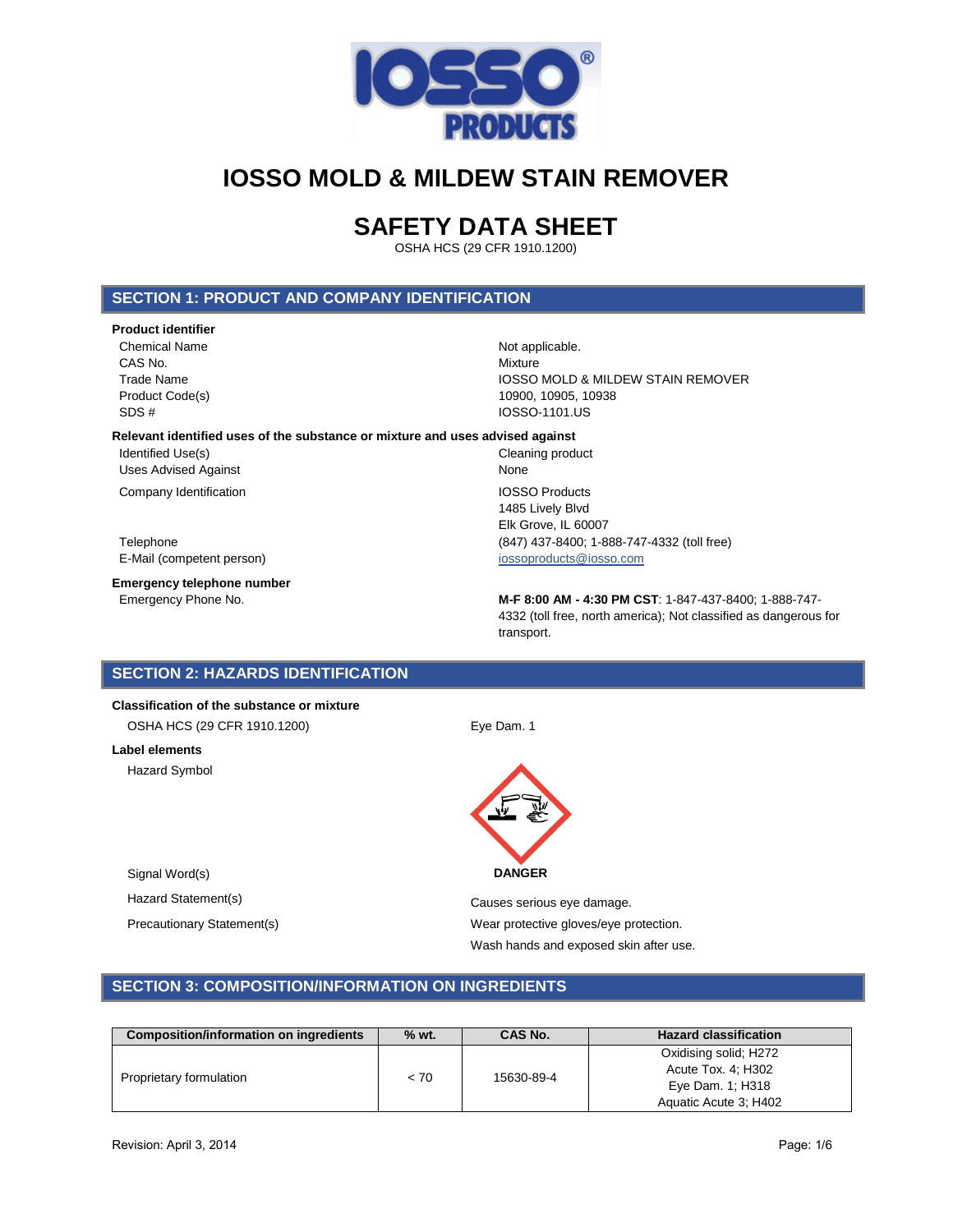

**Additional Information -** Substances in the product which may present a health or environmental hazard, or which have been assigned occupational exposure limits, are detailed below.: **None**

## **SECTION 4: FIRST AID MEASURES**

| Description of first aid measures                                             |                                                                                                                                                             |
|-------------------------------------------------------------------------------|-------------------------------------------------------------------------------------------------------------------------------------------------------------|
| Inhalation                                                                    | Move person to fresh air. If breathing is laboured, administer oxygen. If<br>symptoms persist, obtain medical attention.                                    |
| <b>Skin Contact</b>                                                           | Wash affected skin with soap and water. If symptoms develop, obtain<br>medical attention.                                                                   |
| Eye Contact                                                                   | Rinse cautiously with water for several minutes. Remove contact<br>lenses, if present and easy to do. Continue rinsing. Get immediate<br>medical attention. |
| Ingestion                                                                     | If symptoms develop, obtain medical attention. Treat symptomatically.                                                                                       |
| Most important symptoms and effects, both acute and<br>delayed                | None                                                                                                                                                        |
| Indication of any immediate medical attention and<br>special treatment needed | None                                                                                                                                                        |

### **SECTION 5: FIRE-FIGHTING MEASURES**

#### **Extinguishing Media**

| -Suitable Extinguishing Media<br>-Unsuitable Extinguishing Media | As appropriate for surrounding fire.<br>None known.                                                         |  |  |
|------------------------------------------------------------------|-------------------------------------------------------------------------------------------------------------|--|--|
| Special hazards arising from the substance or<br>mixture         | May intensify fire; oxidiser.                                                                               |  |  |
| <b>Advice for fire-fighters</b>                                  | A self contained breathing apparatus and suitable protective clothing<br>should be worn in fire conditions. |  |  |

## **SECTION 6: ACCIDENTAL RELEASE MEASURES**

| Personal precautions, protective equipment and       | Avoid contact with skin and eyes. Wear protective gloves/eye                                                    |
|------------------------------------------------------|-----------------------------------------------------------------------------------------------------------------|
| emergency procedures                                 | protection.                                                                                                     |
| <b>Environmental precautions</b>                     | Not normally required.                                                                                          |
| Methods and material for containment and cleaning up | Transfer to a container for disposal or recovery. Do not adsorb onto<br>sawdust or other combustible materials. |
| Reference to other sections                          | None                                                                                                            |
| <b>Additional Information</b>                        | None                                                                                                            |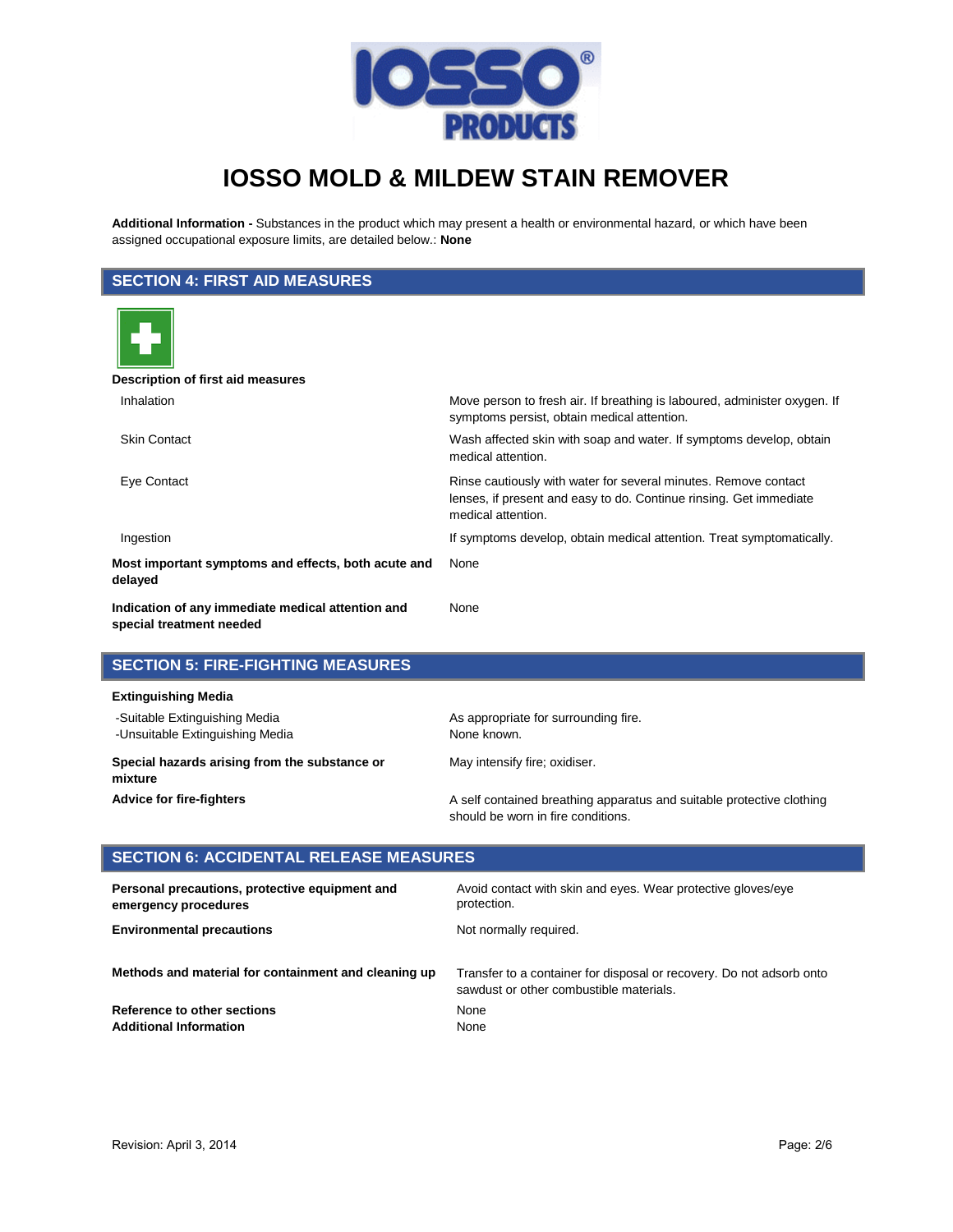

### **SECTION 7: HANDLING AND STORAGE**

**Precautions for safe handling Avoid contact with skin and eyes. Wear protective gloves/eye** protection. Wash hands and exposed skin after use.

**Conditions for safe storage, including any incompatibilities**

- 
- 

-Storage temperature Store at room temperature. Do not allow material to freeze. -Incompatible materials Take any precaution to avoid mixing with combustibles.

## **SECTION 8: EXPOSURE CONTROLS/PERSONAL PROTECTION**

| <b>Occupational Exposure Limits</b>      |         |                      |                                                                                                                                              |                      |                       |         |
|------------------------------------------|---------|----------------------|----------------------------------------------------------------------------------------------------------------------------------------------|----------------------|-----------------------|---------|
|                                          |         | (8hr TWA)            |                                                                                                                                              | <b>STEL</b>          |                       |         |
| <b>SUBSTANCE.</b>                        | CAS No. | <b>PEL</b><br>(OSHA) | <b>TLV</b><br>(ACGIH)                                                                                                                        | <b>PEL</b><br>(OSHA) | <b>TLV</b><br>(ACGIH) | Note:   |
| None                                     |         | -------              | -------                                                                                                                                      | -------              | -------               | ------- |
| Recommended monitoring method            |         | None                 |                                                                                                                                              |                      |                       |         |
| Appropriate engineering controls         |         |                      | No special measures are required.                                                                                                            |                      |                       |         |
| <b>Personal protection equipment</b>     |         |                      |                                                                                                                                              |                      |                       |         |
| Eye/face protection                      |         |                      | Wear protective eyewear (goggles, face shield, or safety glasses).                                                                           |                      |                       |         |
| Skin protection (Hand protection/ Other) |         | data.                | Wear suitable gloves if prolonged skin contact is likely (Nitrile rubber<br>or Butyl rubber). Check with protective equipment manufacturer's |                      |                       |         |
| Respiratory protection                   |         |                      | Normally no personal respiratory protection is necessary.                                                                                    |                      |                       |         |
| Thermal hazards                          |         |                      | Not normally required. Use gloves with insulation for thermal<br>protection, when needed.                                                    |                      |                       |         |
| <b>Environmental Exposure Controls</b>   |         |                      | Not normally required.                                                                                                                       |                      |                       |         |

## **SECTION 9: PHYSICAL AND CHEMICAL PROPERTIES**

### **Information on basic physical and chemical properties**

Appearance **Powder** Color. White Odor **Almost odourless** Odor Threshold (ppm) Not available pH (Value) 9 Melting Point (°C) / Freezing Point (°C)  $\blacksquare$  Not available Boiling point/boiling range (°C): Not available Flash Point (°C)  $> 93.3$  ( $> 200$ °F)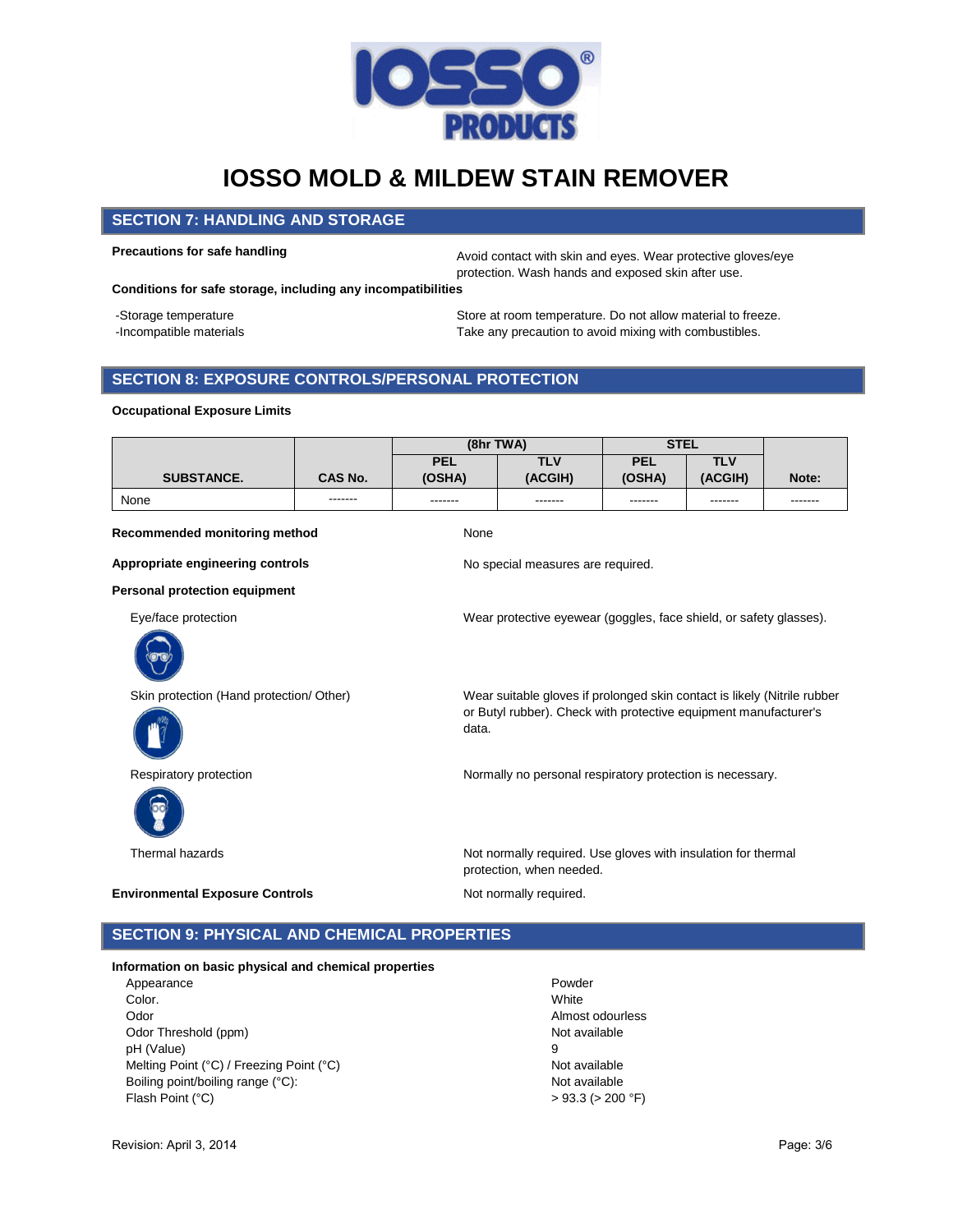

Evaporation Rate Not available Flammability (solid, gas) and the state of the state of the Not available not available Explosive Limit Ranges Not available Vapour pressure (Pascal) Not available Not available Not available Vapour Density (Air=1) Not available Density  $(g/m)$  Not available Solubility (Water) 135-145 g/L Solubility (Other) Not available Partition Coefficient (n-Octanol/water) Not available Auto Ignition Point (°C) and the control of the control of the Not available Not available Decomposition Temperature (°C) Not available Kinematic Viscosity (cSt) example of the extension of the Powder Explosive properties **Not explosive.** Not explosive. Oxidizing properties **May intensify fire; oxidiser.** May intensify fire; oxidiser.

#### **Other information Other information Not available**

### **SECTION 10: STABILITY AND REACTIVITY**

**Chemical stability** Stable. **Possibility of hazardous reactions None anticipated. Possibility of hazardous reactions Conditions to avoid Incompatible materials** Hazardous decomposition product(s) Mone known

**Reactivity Reactivity Contact with combustible material may cause fire. Incompatible materials Incompatible materials Contact with combustible material may cause fire.** 

### **SECTION 11: TOXICOLOGICAL INFORMATION**

**Exposure routes:** Skin Contact**,** Eye Contact

**Information on toxicological effects**

**Acute toxicity Acute toxicity Acute toxicity Acute toxicity Oral:** LD50 >2000 mg/kg-bw

|                               |             |                    | Dermal: LD50 > 2000 mg/kg-bw                            |              |  |
|-------------------------------|-------------|--------------------|---------------------------------------------------------|--------------|--|
| <b>Irritation/Corrosivity</b> |             |                    | Causes serious eye damage.                              |              |  |
| Sensitization                 |             |                    | It is not a skin sensitizer.                            |              |  |
| <b>Repeated dose toxicity</b> |             | Not to be expected |                                                         |              |  |
| Carcinogenicity               |             |                    | It is unlikely to present a carcinogenic hazard to man. |              |  |
| <b>NTP</b>                    | <b>IARC</b> | <b>ACGIH</b>       | <b>OSHA</b>                                             | <b>NIOSH</b> |  |
| No.                           | No.         | No.                | No.                                                     | No.          |  |

**Mutagenicity Mutagenicity Not to be expected** 

**Reproductive toxicity** Not to be expected

## **SECTION 12: ECOLOGICAL INFORMATION**

#### **Substances in preparations / mixtures:**

Acute toxicity LC50 (96 hour) = 71 mg/l (*Pimephales promelas*)

Long Term Toxicity **No data.** No data.

Persistence and degradability Not persistent

EC50 (48 hour) = 4.9 mg/l (*Daphnia pulex*)

Bioaccumulative potential The substance has no potential for bioaccumulation.

Revision: April 3, 2014 Page: 4/6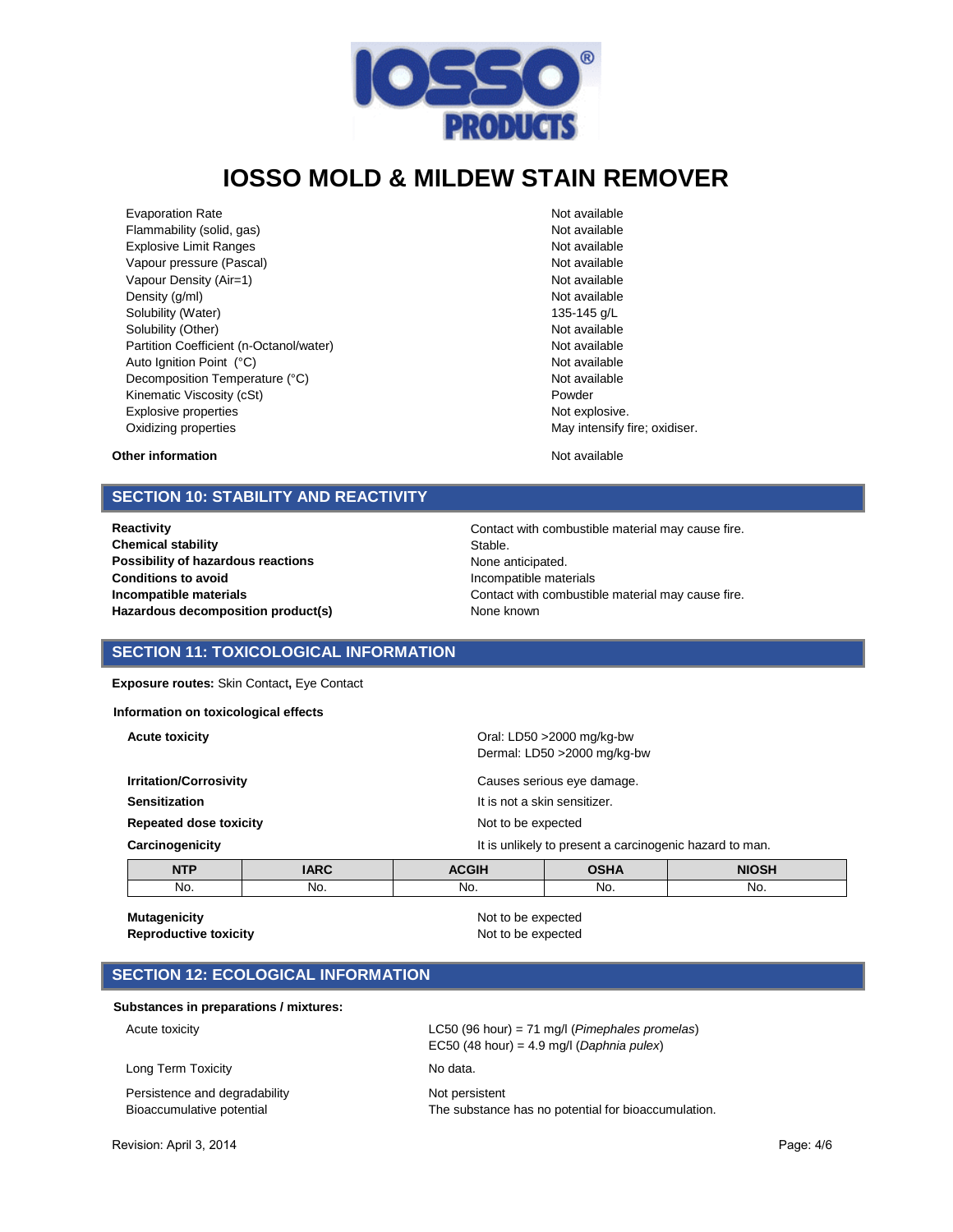

Mobility in soil No data. Results of PBT and vPvB assessment Not classified as PBT or vPvB. Other adverse effects None known.

## **SECTION 13: DISPOSAL CONSIDERATIONS**

**Waste treatment methods** Disposal should be in accordance with local, state or national legislation. Consult an accredited waste disposal contractor or the local authority for advice.

## **SECTION 14: TRANSPORT INFORMATION**

**Land transport (U.S. DOT)**

**Sea transport (IMDG)**

**Air transport (ICAO/IATA)**

**UN number Proper Shipping Name <b>Not class** Not classified as dangerous for transport. **Transport hazard class(es) Packing group Environmental hazards Special precautions for user**

**Transport in bulk according to Annex II of MARPOL73/78 and the IBC Code:** Not applicable

## **SECTION 15: REGULATORY INFORMATION**

**Safety, health and environmental regulations/legislation specific for the substance or mixture:**

**TSCA (Toxic Substance Control Act) -** Inventory Status**:** All components listed or polymer exempt.

**Designated Hazardous Substances and Reportable Quantities (40 CFR 302.4)**:

| <b>Chemical Name</b>         | CAS No.  | Typical %wt. | RQ (Pounds) |
|------------------------------|----------|--------------|-------------|
| Pentasodium tripolyphosphate | 758-29-4 | 30           | 5000        |

### **SARA 311/312 - Hazard Categories:**

|--|

 $\Box$  Fire  $\Box$  Sudden Release  $\Box$  Reactivity  $\Box$  Immediate (acute)  $\Box$  Chronic (delayed)

#### **SARA 313 - Toxic Chemicals (40 CFR 372):**

| ' Name<br>Chemical. | $^{\circ}$ AS No. | %wt.<br><b>Typica</b> |
|---------------------|-------------------|-----------------------|
| None                | -----<br>____     | ----<br>___           |

#### **SARA 302 - Extremely Hazardous Substances(40 CFR 355):**

| <b>Chemical Name</b> | <b>CAS No.</b> | <b>Typical %wt.</b> | TPQ (pounds)  |
|----------------------|----------------|---------------------|---------------|
| None                 |                | ----                | $\frac{1}{2}$ |
|                      | $\cdots$       | ----                | ____          |

#### **California Proposition 65 List:**

| <b>Chemical Name</b> | `AS No.        | <b>'Toxicity</b><br>$\mathsf{Type}~\mathsf{of}$ . |
|----------------------|----------------|---------------------------------------------------|
| None                 | -----<br>_____ | ----<br>-----                                     |